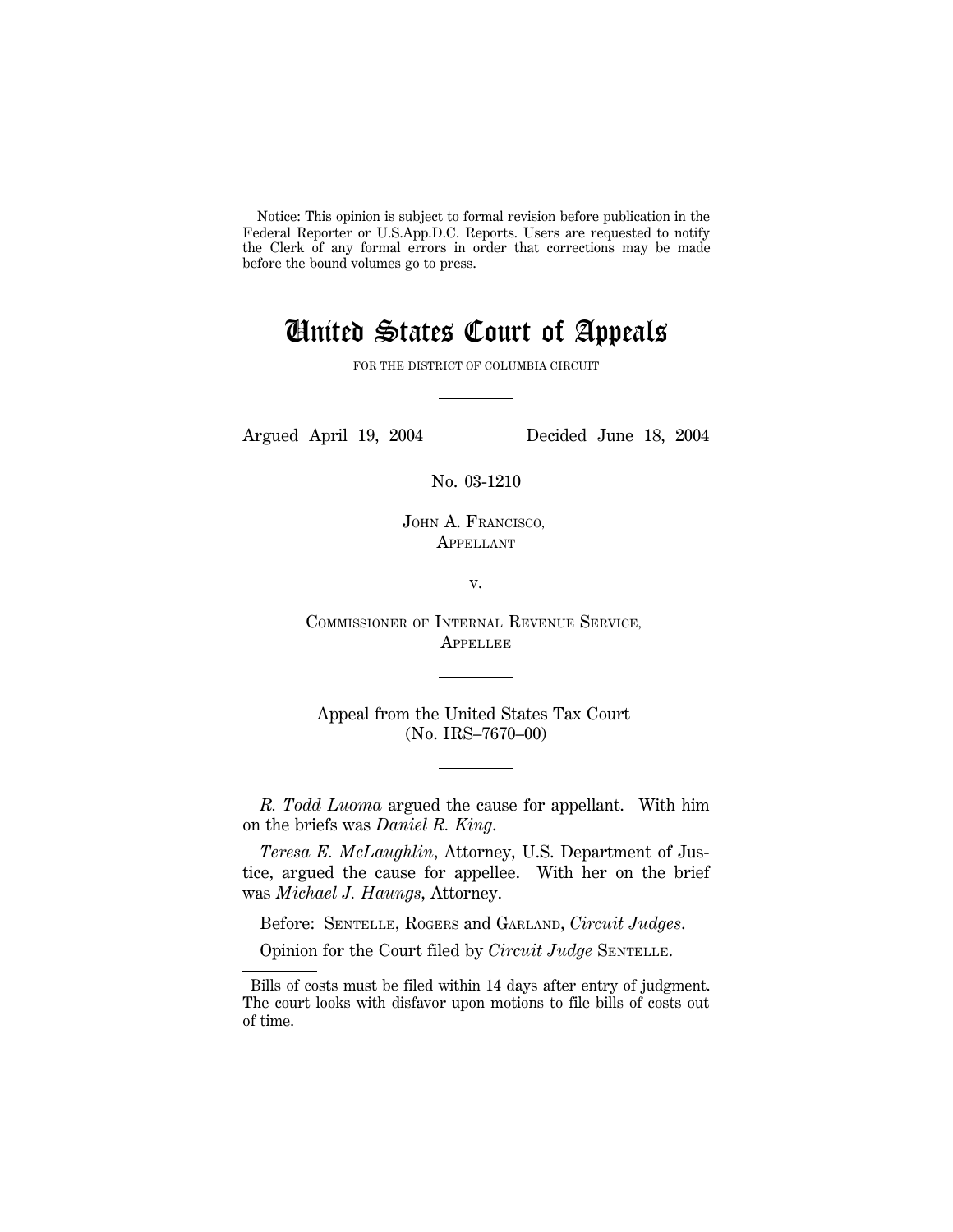SENTELLE, *Circuit Judge*: John A. Francisco (''Francisco'' or ''taxpayer''), a citizen of the United States and resident of American Samoa, appeals from a judgment of the United States Tax Court upholding in large part an Internal Revenue Service deficiency notice. The notice assessed Francisco for taxes on earnings he was paid in American Samoa but which he earned while working on a fishing boat in international waters. For the reasons more fully set forth below, we affirm the judgment of the Tax Court.

#### I. BACKGROUND

In tax years 1995, 1996, and 1997, Francisco, a United States citizen, resided in American Samoa, a 76-square-mile U.S. territory in the South Pacific. During those tax years, he was employed as chief engineer on a tuna fishing boat, the M.V. Sea Encounter based in American Samoa, but operating principally in international waters. His employer, DeSilva Sea Encounter Corporation (''DeSilva''), had a contract with Van Kamp Seafood Company Inc. under which it sold the Encounter's entire catch to Van Kamp's cannery in American Samoa. While Van Kamp had the right to refuse fish that were not up to standard, its refusal rate apparently ran no higher than approximately 2% of the catch. Francisco's pay, like all members of the vessel's crew, was based on a percentage of the payment of Van Kamp to DeSilva, and in his case amounted to \$30 for each ton Van Kamp accepted.

Francisco filed tax returns for each of the years in question, reporting wages and salary respectively for 1995 of \$111,330.00, 1996 of \$179,010.00 and 1997 of \$148,188.00, all of which derived from his work on the Encounter. Francisco claimed a 100% exclusion of the income under § 931 of the Internal Revenue Code ("Code"). That section governs income derived from ''specified possessions of the United States,'' including American Samoa. It provides ''a general rule'' covering any individual taxpayer ''who is a bona fide resident of a specified possession during the entire taxable year,'' and provides that for such a taxpayer, ''gross income shall not include (1) income derived from sources within any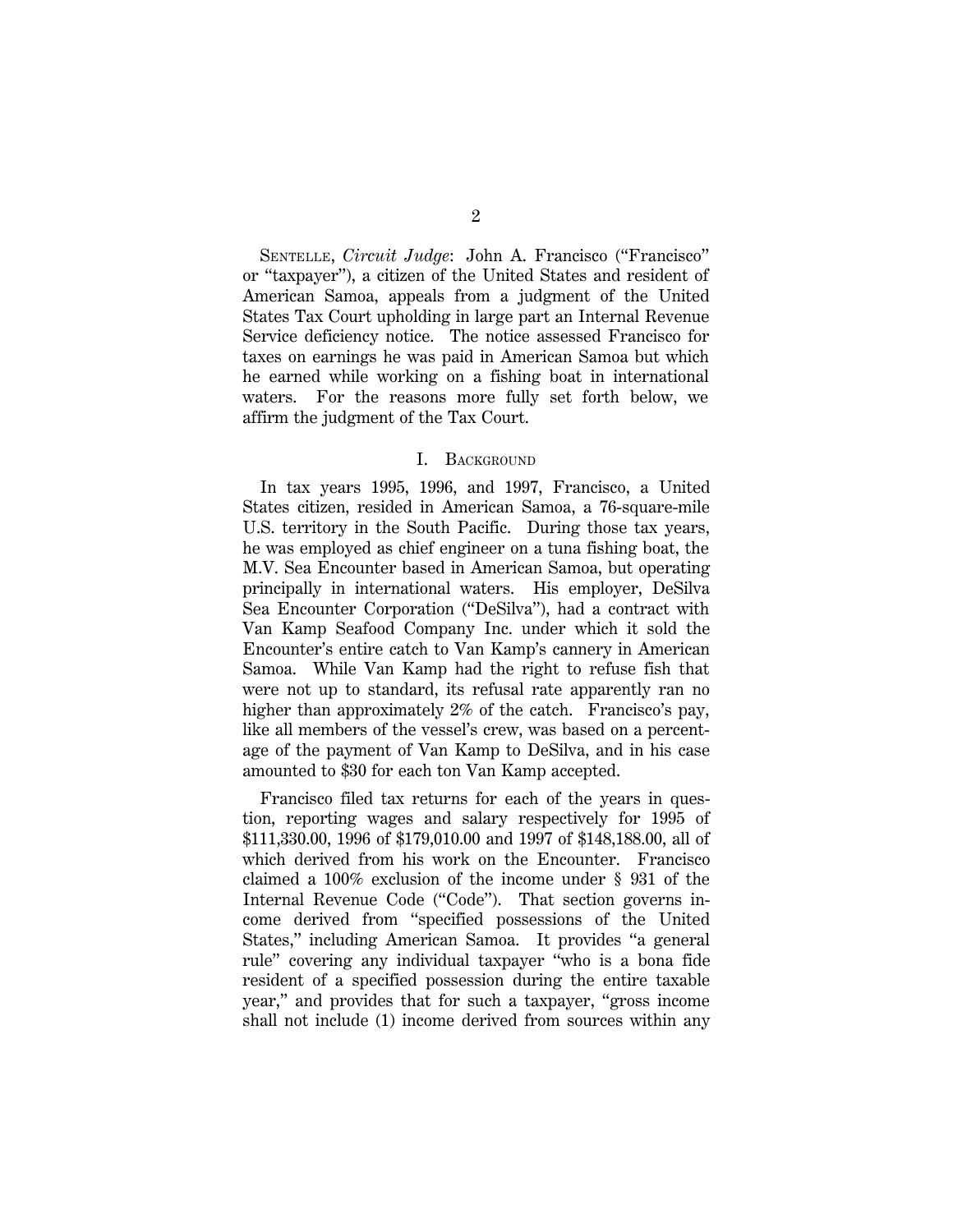specified possession, and (2) income effectively connected with the conduct of a trade or business by such individual within any specified possession.'' 26 U.S.C. § 931(a).

The Commissioner of Internal Revenue sent the taxpayer a notice of deficiency pursuant to 26 U.S.C. § 6212 disallowing the entire claimed exclusion, on the theory that the earnings were governed by § 863(d) of the Code, rather than § 931 as asserted by the taxpayer. Section 863(d) governs income source rules "for space and certain ocean activities." It provides that income ''derived by a United States person'' from an ocean activity ''shall be sourced in the United States." 26 U.S.C.  $\frac{1}{5}$  863(d)(1)(A). That section defines "ocean activity" as "any activity conducted on or under water not within the jurisdiction as recognized by the United States'' of a foreign country, possession of the United States, or the United States. *Id.* § 863(d)(2)(A)(ii). Operating under the theory that all of Francisco's income from his employment on the fishing vessel fell within the terms of § 863(d), the Commission disallowed the entire exclusion, and asserted deficiencies for each of the tax years under review.

The taxpayer filed a petition for review of the Commissioner's determination with the United States Tax Court contesting the Commissioner's determinations. The Tax Court entered its decision, for the most part upholding the position of the Commissioner. *Francisco v. Commissioner*, 119 T.C. 317  $(2002)$ . In a divided opinion,<sup>1</sup> that court held that § 863 governed the portion of taxpayer's earnings attributable to his activity on the vessel while it was in international waters.

<sup>&</sup>lt;sup>1</sup> Judge Maurice Foley dissented from the court's opinion expressing a view that § 931 was inapplicable. 119 T.C. at 331 (Foley, J., dissenting). In Judge Foley's view, because that section allowed for exclusion based on a source determination ''made under regulations prescribed by the Secretary,"  $\S$  931(d)(2), and because the Secretary had never issued any such regulations, he would have held the statute incapable of application. Neither party in this appeal asserts Judge Foley's theory, and we have no occasion to pass upon the question it raises.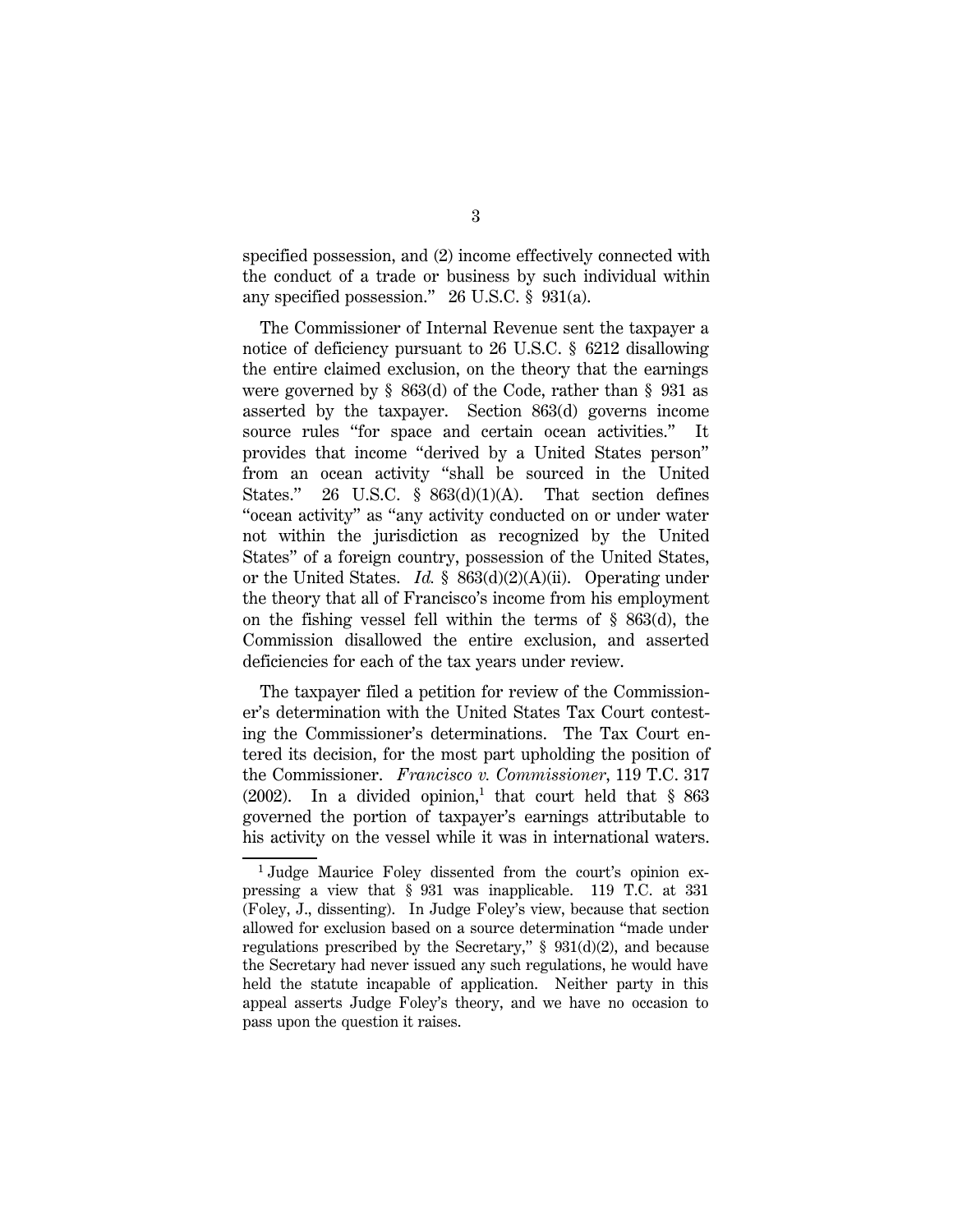Because he performed some duties in port, the Tax Court prorated his liability, holding that § 931 in fact did govern that portion of his earnings attributable to activities actually occurring within American Samoa. By far the largest part of taxpayer's work time occurred in international waters and the bulk of his exclusion was therefore disallowed. The taxpayer filed the present appeal from that judgment.

### II. ANALYSIS

As is, we think, evident from the discussion above, the question before us is straightforward. So is its resolution.

Section  $863(d)(1)(A)$  provides: "Income derived from a[n] ocean activity'' as defined therein shall, for a ''United States person ... be sourced in the United States." Section 7701(a)(30)(A) of the Code defines a ''United States person'' as including ''a citizen or resident of the United States.'' The parties agree that Francisco is a citizen of the United States. His residence in the specified possession is immaterial to the statutory definition of a United States person, which would include him as a citizen even if he lived in a foreign country. The international waters in which he fished during the tax years fit precisely the statutory description of ''water not within the  $\ldots$  jurisdiction  $\ldots$  of a foreign country, possession of the United States, or the United States.'' § 863(d)(2)(A)(ii). Therefore, the Tax Court properly held § 863(d) to be the section governing Francisco's tax liability.

Francisco argues that the waters within which he fished are not governed by § 863(d). He claims that for purposes of the Tax Code, those waters should be considered as being within the jurisdiction of a possession of the United States. He bases that argument on the American Samoa Code, the governing law of the possession, which adopts a so-called "mirror image tax code." Under a mirror-image code, the possession's statute adopts the United States Internal Revenue Code but replaces ''the United States,'' where necessary, with "American Samoa." Thus, the possession, like the United States, taxes worldwide the income derived from ocean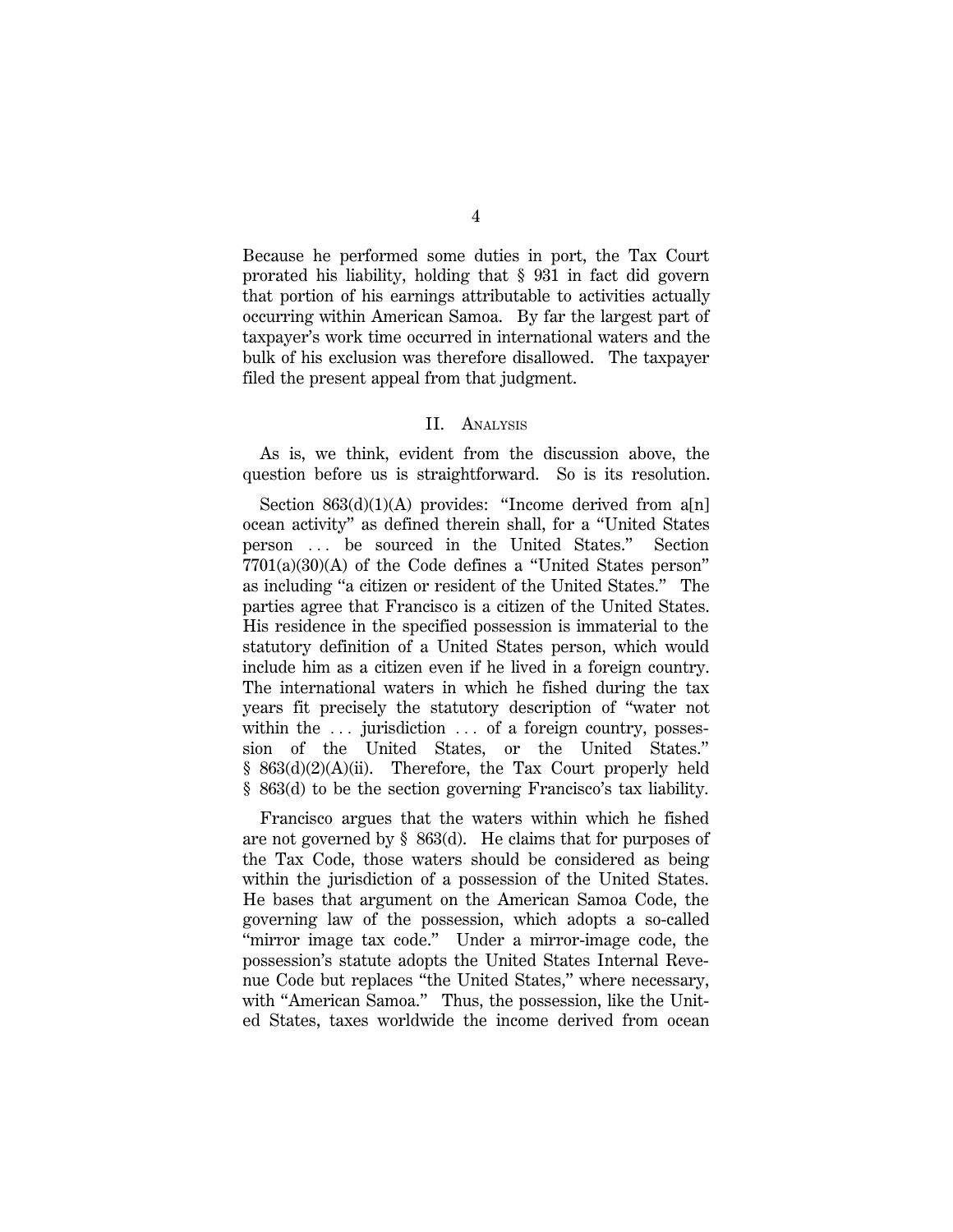sources of its taxable "persons." From this, taxpayer reasons that the international waters upon which he fished were within the "tax jurisdiction" of the United States' possession and therefore outside the reach of § 863. We have little trouble rejecting this argument.

If taxpayer's interpretation were correct,  $\S$  863(d)(2)(A)(ii) would be a meaningless section covering no water whatsoever. If a government's claim to tax is sufficient to meet the meaning of ''jurisdiction'' in that subsection, then no water falls within its reach. Since § 863(d) purports to reach all water "not within the jurisdiction  $\ldots$  of the United States" or its possessions, and since the United States, along with any possession having a mirror-image code, asserts the authority to tax earnings from activities on all such waters, taxpayer's reasoning would mean that  $\S$  863(d)(2)(A)(ii) could cover no waters. The section reaches water not within the jurisdiction of the United States. The section purports to tax all waters in the world except insofar as they fall within the jurisdiction of the United States or other specified governments. Under taxpayer's reasoning that leaves no waters to be covered by the section. This argument does not pass the straight-face test.

Taxpayer makes one more attempt at bringing his earnings under § 931 so as to source them in American Samoa rather than under  $\S$  863. He stresses that  $\S$  931(a)(2) provides for the exclusion of ''income effectively connected with the conduct of a trade or business by [an] individual within any specified possession," such as American Samoa. 26 U.S.C. § 931(a)(2). He contends that his earnings fall within the meaning of that section.

As did the Tax Court, we reject that proposition. In the absence of a statutory or regulatory definition of income ''effectively connected'' with the conduct of a trade or business in a specified possession, the Tax Court, like the parties before it, sensibly looked to parallel provisions of the Code, specifically  $\S$  864(c)(4)(B), which governs whether income from sources outside the United States qualifies as being ''effectively connected'' to the conduct of a trade or business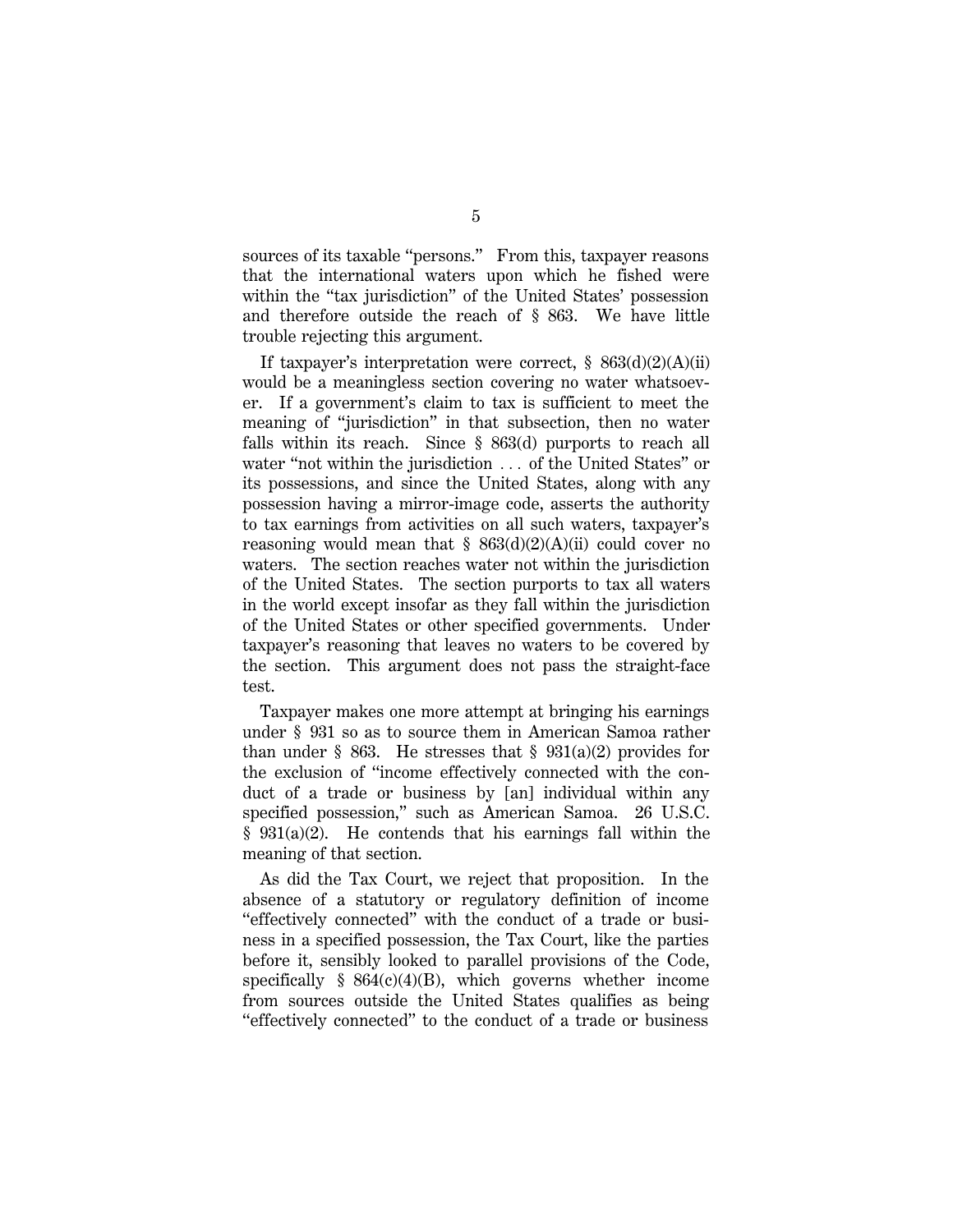within the United States. That section provides that a taxpayer qualifies for such a determination only where he ''has an office or other fixed place of business within the United States to which such income, gain, or loss is attributable.'' *Id*. Francisco has never claimed any such office or fixed place of business in American Samoa.

Section 864(c)(4)(B) provides further guidance as to what income is to ''be treated as effectively connected with the conduct of a trade or business within the United States.'' It specifies that such income:

(i) consists of rents or royalties for the use of or for the privilege of using intangible property described in section  $862(a)(4)$  derived in the active conduct of such trade or business;

(ii) consists of dividends or interest, and either is derived in the active conduct of a banking, financing, or similar business within the United States or is received by a corporation the principal business of which is trading in stocks or securities for its own account; or

(iii) is derived from the sale or exchange (outside the United States) through such office or other fixed place of business or personal property described in section  $1221(a)(1)$ , except that this clause shall not apply if the property is sold or exchanged for use, consumption, or disposition outside the United States and an office or other fixed place or business of the taxpayer in a foreign country participated materially in such sale.

## 26 U.S.C. § 864(c)(4)(B).

Conspicuously, that section does not include any reference to earnings from personal services. Like the Tax Court, we do not find it necessary to hold that a tax provision dealing with income "effectively connected with the conduct of a trade or business'' could never include earnings from personal services. However, the taxpayer has fallen far short of convincing us that it covers his earnings in this case. Given the other requirements of  $\S$  864(c)(4)(B), and the silence of the statute on the specific point, taxpayer's argument falls far short of overcoming the clear compelling language of § 863.